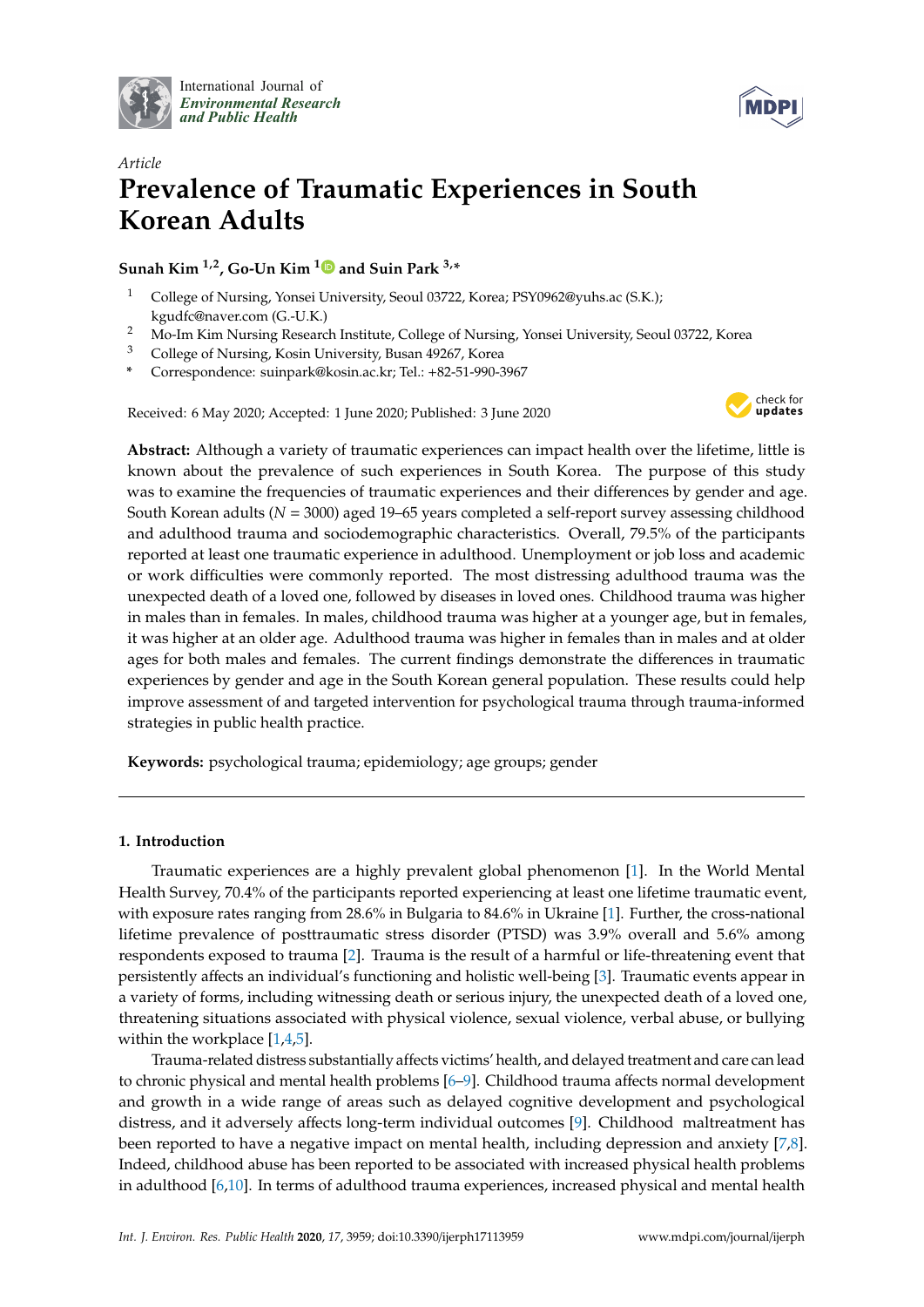symptoms have been reported in people who have experienced spousal violence, bullying in the workplace [\[5,](#page-10-4)[11,](#page-10-10)[12\]](#page-10-11), and job-related traumatic events, such as firefighters [\[13\]](#page-10-12). In addition, stressful life events in adulthood have been associated with the onset of chronic fatigue syndrome [\[14\]](#page-10-13).

Trauma-informed care (TIC) is a framework that delivers services to individuals who have experienced trauma and guides organizations within various healthcare settings [\[3,](#page-10-2)[15\]](#page-10-14). The Substance Abuse and Mental Health Services Administration (SAMHSA) [\[3\]](#page-10-2) reported that TIC involves four assumptions: to realize trauma and its influence on people; to recognize signs of trauma such as gender, age, or other specific factors; to respond to traumatized people by applying integrated knowledge about trauma; and to resist re-traumatization of both individual and staff. A better understanding of traumatic experiences can lead to TIC and better treatments in the public health system [\[16](#page-10-15)[,17\]](#page-10-16). Thus, it is necessary to acquire the relevant information to develop and provide preventive health services for trauma exposure [\[15](#page-10-14)[–17\]](#page-10-16).

Although traumatic experiences are known to predict an increased risk of poor health and psychological distress, knowledge related to the various characteristics of traumatic experiences is limited among the general South Korean population. Previous studies in South Korea reported the adverse effects of traumatic experiences such as intimate partner violence and work-related trauma on mental health [\[12,](#page-10-11)[13\]](#page-10-12). Other studies examined the frequencies of different traumatic experiences or their impact on mental health [\[18,](#page-10-17)[19\]](#page-10-18). However, these studies were conducted with relatively smaller samples or limited to early adulthood traumatic experiences. Moreover, they did not examine differences by gender and age. Based on these previous studies, we targeted large-scale samples to investigate the prevalence with specific and systematic information regarding frequency of traumatic experiences and their differences by sociodemographic characteristics.

Therefore, the aim of the current study was to describe the frequency of traumatic experiences and their differences with respect to gender and age using a large community sample in South Korea. Our research would contribute to promote trauma-informed care and better treatment in the public health system in South Korea.

# **2. Materials and Methods**

#### *2.1. Study Design and Participants*

A cross-sectional research design was used to study 3000 participants in South Korea (male = 1500; female = 1500). We used quota sampling stratified by gender and age. The genders were divided into four age groups (19–29, 30–39, 40–49, and 50–65 years), with each group representing 25% of the sample. The inclusion criteria were as follows: (1) aged 19–65 years, (2) capable of understanding the survey questions, and (3) able to use the internet and e-mail. Those who did not agree to participate in the study were excluded.

## *2.2. Instruments*

#### 2.2.1. Traumatic Experiences

We focused on traumatic experiences in childhood as well as in adulthood. First, childhood trauma was assessed using the Korean version of the Childhood Trauma Questionnaire-Short Form (CTQ-SF) [\[20\]](#page-10-19), originally developed by Bernstein et al. [\[21\]](#page-11-0). The CTQ-SF consists of 28 items designed to measure five categories of childhood abuse and neglect by a family member: physical abuse, emotional abuse, sexual abuse, physical neglect, and emotional neglect. Each of these categories consists of five items. Three additional minimization/denial validity items for detecting underreporting of abuse are included [\[22\]](#page-11-1). Items are rated on a five-point Likert scale (1 = never true;  $5 =$  very often true), and the total score was obtained by summing up each item's score. The total score ranged from 25 to 125 with higher scores indicating higher levels of severity. The overall Cronbach's alpha coefficient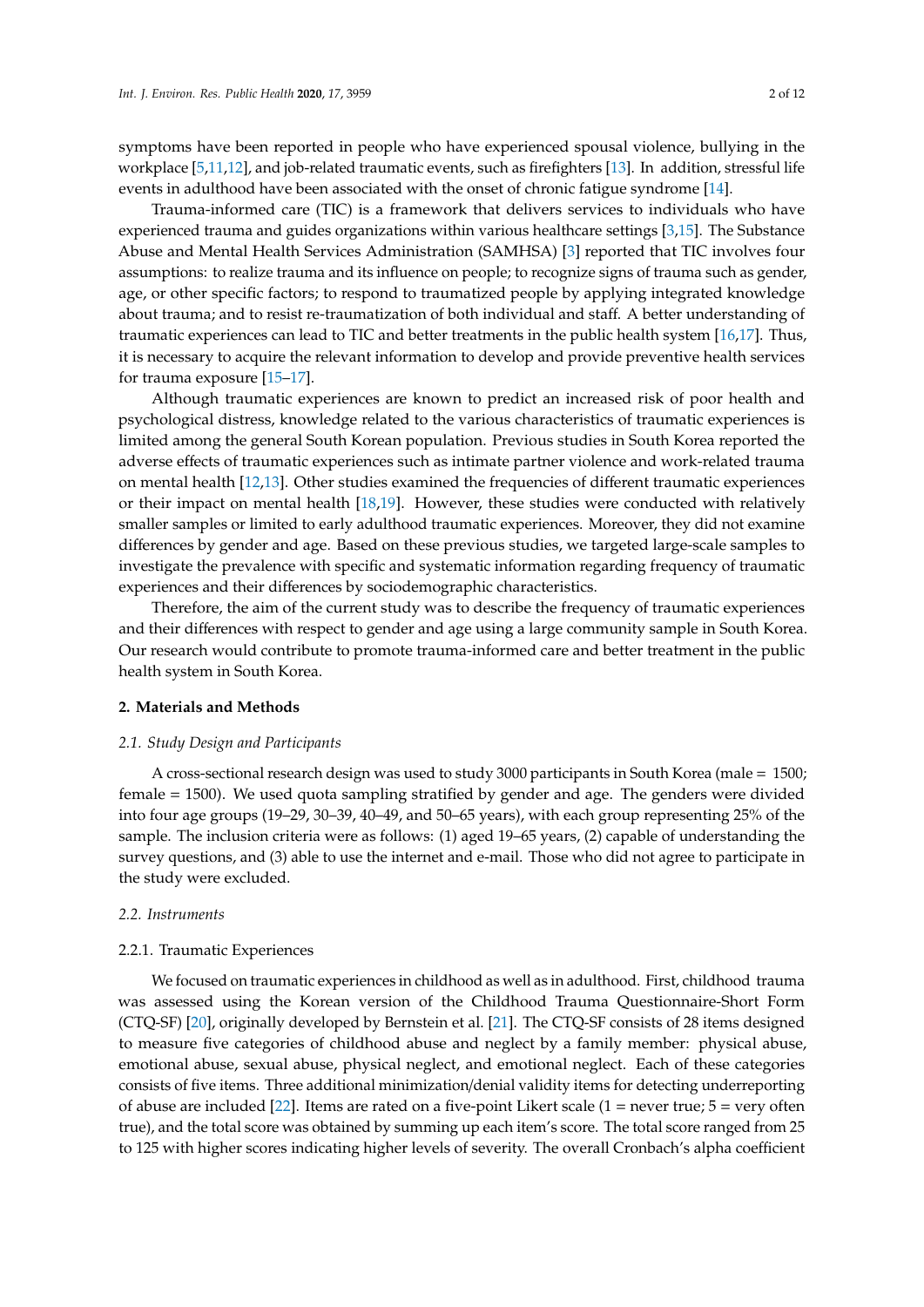for the Korean CTQ-SF in the present study was 0.94 (individual subscales: physical abuse = 0.89, emotional abuse =  $0.86$ , sexual abuse =  $0.91$ , physical neglect =  $0.70$ , emotional neglect =  $0.89$ ).

Second, to measure adulthood trauma, we revised the Traumatic Events List Questionnaire first developed by Song [\[23\]](#page-11-2) and later revised by Shin [\[24\]](#page-11-3). The Adulthood Trauma Questionnaire (ATQ) used in this study excluded three items—"Accidents and injuries", "Natural disaster", and "Childhood maltreatment"—from the Traumatic Events List Questionnaire. This is because the first two were considered as a disaster, while we studied the third in detail using the CTQ-SF. We added three items on "Verbal threats or violence", "Physical threats or violence", and "Witness or awareness of suicide of other persons" and one item on other traumatic events. Two items were added to explore the utilization of mental health services associated with adult trauma: "After any of the traumatic experiences mentioned previously, did you use mental health services?" and "If you did not use mental health services, what was the reason?" The ATQ consists of 16 items measuring the experience and degree of traumatic distress on each item. For each item, 0 represented no experience of trauma. If there was a traumatic experience, the degree of distress was rated on a five-point Likert scale (1 = very little distress; 5 = extreme distress) for each item. The total score of adulthood trauma was obtained by summing up the distress scores of each item. The total scores ranged from 0 to 80 with higher scores indicating greater severity. The Cronbach's alpha coefficient for the ATQ was 0.78 in the current study.

## 2.2.2. Sociodemographic Characteristics

We collected the following variables as sociodemographic characteristics: gender, age, living status, education, employment status, and economic status.

## *2.3. Ethical Considerations*

The Institutional Review Board of the Yonsei University Health System in South Korea (Y-2018-0063) approved this study. Prior to participating in the survey, respondents were given an explanation of the purpose and procedure of the study. Further, they were assured of anonymity, confidentiality, and voluntary participation and that they could withdraw from the survey at any time without any penalty.

#### *2.4. Data Collection*

The data were collected in July 2018. All participants were recruited through an online polling agency, "Market Link" [\(www.marketlink.co.kr\)](www.marketlink.co.kr), which hosted the survey panel to sample from a pool of over 500,000 people. After consultation with the administrator of the agency, the notice of participation in the research was announced to the panels via email through this site, and those who wished to participate in the research voluntarily completed the online questionnaire via the link provided in the notice. If there were any enquiries about the research description, informed consent, or questionnaire, the researcher's phone number and e-mail were provided. Once the participant provided written informed consent, he/she could begin working on the questionnaire. The online questionnaire could be accessed from a computer or mobile phone in an environment where Internet access was available. The online surveys were designed to disallow participants from moving on to the next page without answering all the questions on the current page, thus ensuring higher completion rates. Duplicate accounts were eliminated using real name authentication, mobile phone authentication, and Internet Protocol address according to the survey platform policy.

#### *2.5. Data Analysis*

All data were analyzed using the IBM SPSS Statistics version 24 (IBM Inc., Armonk, NY, USA). Descriptive statistics were performed on sociodemographic characteristics as well as on trauma-related variables. Kolmogorov–Smirnov tests were used to assess the normality of the quantitative data distribution [\[25\]](#page-11-4). Data with normal distribution were presented as mean and standard deviations (SDs). Data with abnormal distribution were presented as medians and interquartile ranges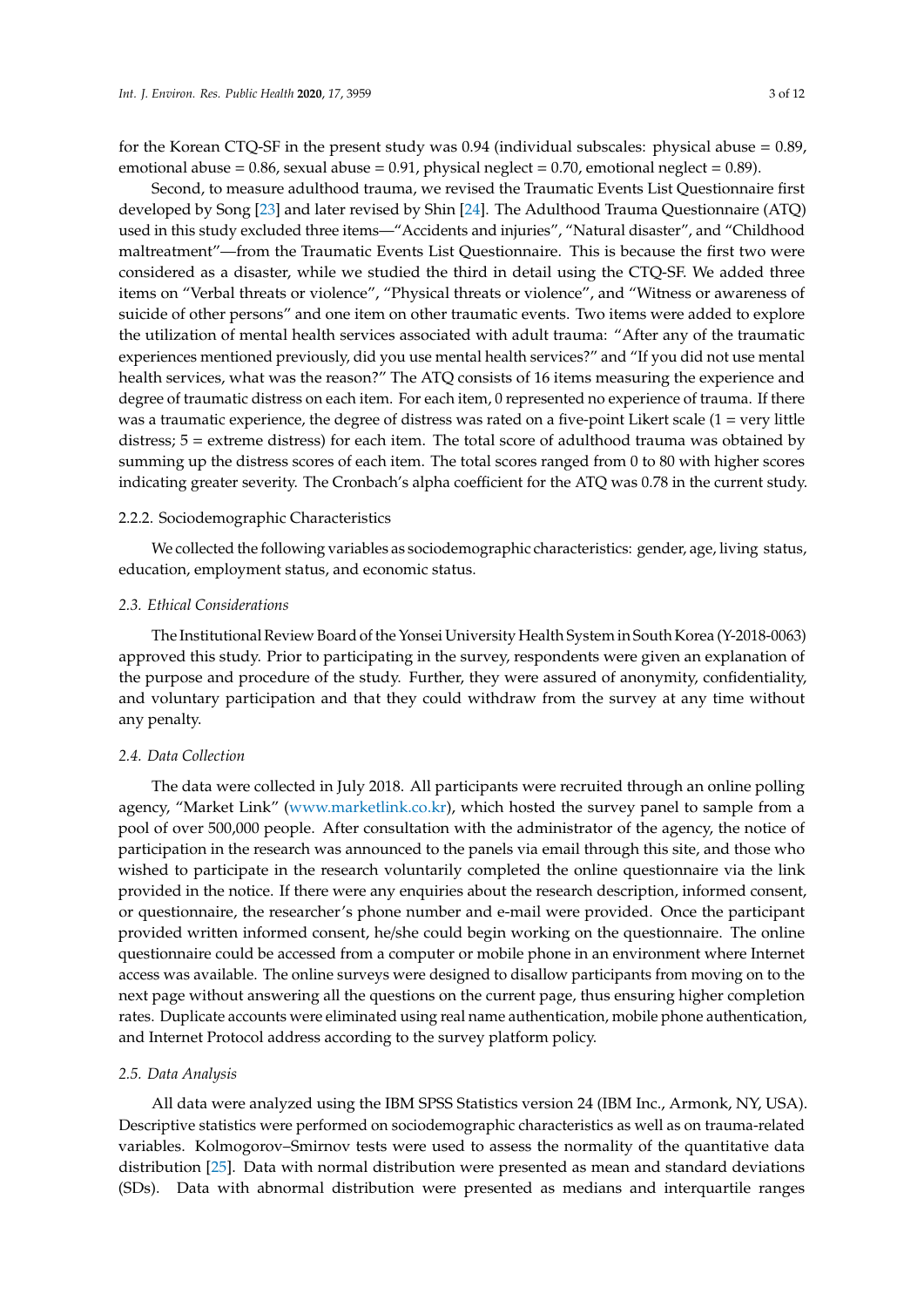(IQRs). Since trauma-related variables were abnormally distributed, we used non-parametric tests. Mann–Whitney U tests and Kruskal–Wallis test were performed to identify differences in trauma-related variables by sociodemographic characteristics. Mann–Whitney U tests and  $\chi^2$  tests were were used to identify differences in trauma by gender. Mann–Whitney U tests and Spearman's rank correlation were used to examine differences in trauma by gender and age. A *p* < 0.05 was considered statistically significant.

## **3. Results**

# *3.1. Sociodemographic Characteristics and Di*ff*erences in Trauma-Related Variables by Sociodemographic Characteristics*

The mean age of the 3000 participants was 40.03 years (*SD* = 11.54 years; range = 19–65). As shown in Table [1,](#page-4-0) over half of the respondents (53.2%; *n* = 1596) lived with a spouse; 82.8% (*n* = 2485) had higher education, and 73.5% (*n* = 2206) were employed. More than one-third of the participants reported high economic status (38.3%). Regarding trauma-related variables, the median score of childhood trauma was 42 (*IQR* = 28) and the median score of adulthood trauma was 11 (*IQR* = 17).

Childhood trauma scores were significantly higher in males than in females (*U* = 1,054,371.50,  $p = 0.003$ ), while adulthood trauma distress scores were higher in females than in males ( $U = 993,636.00$ , *p* < 0.001). Childhood and adulthood trauma scores were found to be significantly different according to the age groups ( $\chi^2_{kw}(3) = 9.37$ ,  $p = 0.025$ ;  $\chi^2_{kw}(3) = 20.18$ ,  $p < 0.001$ , respectively). Both childhood and adulthood trauma scores were significantly higher in participants who lived without a spouse than in those living with a spouse ( $U = 1,044,914.50$ ,  $p = 0.001$ ;  $U = 1,022,598.00$ ,  $p < 0.001$ , respectively), and in those who graduated high school or below than college or above  $(U = 551,847.00, p < 0.001;$  $U = 579,992.50, p = 0.001$ , respectively). Those with low economic status had the highest scores in childhood and adulthood trauma ( $\chi^2_{kw}(2) = 63.88$ ,  $p < 0.001$ ;  $\chi^2_{kw}(2) = 19.49$ ,  $p < 0.001$ , respectively). There were no differences in the trauma scores by employment status.

## *3.2. Characteristics of Childhood and Adulthood Trauma and Its Di*ff*erences by Gender*

Table [2](#page-6-0) depicts the characteristics of childhood and adulthood trauma and its differences by gender. Regarding the subscales of CTQ, males scored significantly higher than females on physical abuse (*U* = 1,005,371.50, *p* < 0.001), sexual abuse (*U* = 1,031,776.00, *p* < 0.001), and physical neglect  $(U = 946,396.50, p < 0.001)$ . Emotional abuse and neglect did not differ significantly between males and females.

Of all participants, 79.5% (*n* = 2386) experienced at least one among the 16 ATQ items, with females reporting more traumatic experiences than males ( $\chi^2(1) = 13.10$ ,  $p < 0.001$ ). The most commonly experienced ATQ items were unemployment or job loss (*n* = 1240, 41.3%), academic or work difficulties (*n* = 1168, 38.9%), and breakdown of interpersonal relationships (*n* = 1146, 38.2%). The most distressing traumatic experiences reported were the unexpected death of a loved one (mean = 4.54, *SD* = 0.76) followed by disease in a loved one (mean  $=$  4.32, *SD*  $=$  0.82) and financial difficulties (mean  $=$  4.30,  $SD = 0.89$ ). Females reported more experiences of sexual harassment or sexual abuse ( $\chi^2(1) = 102.67$ ,  $p < 0.001$ ), breakdown of interpersonal relationships ( $\chi^2(1)$  = 20.33,  $p < 0.001$ ), bullying in school or at the workplace ( $\chi^2(1) = 22.96$ ,  $p < 0.001$ ), betrayal ( $\chi^2(1) = 7.60$ ,  $p = 0.006$ ), divorce or separation  $(\chi^2(1) = 22.80, p < 0.001)$ , academic or work difficulties  $(\chi^2(1) = 7.26, p = 0.007)$ , and witnessing or being aware of someone committing suicide ( $\chi^2(1) = 11.30$ ,  $p = 0.001$ ; Table [2\)](#page-6-0).

Of the participants who experienced at least one adulthood trauma, only 7.1% (*n* = 170) reported receiving mental health services after the experience. Among respondents who did not use mental health services after adulthood trauma, 64.3% (*n* = 1425) believed that their condition would improve over time, followed by 10.8% ( $n = 240$ ) reporting time or financial constraints and 9.5% ( $n = 210$ ) citing lack of information about services (Table [2\)](#page-6-0).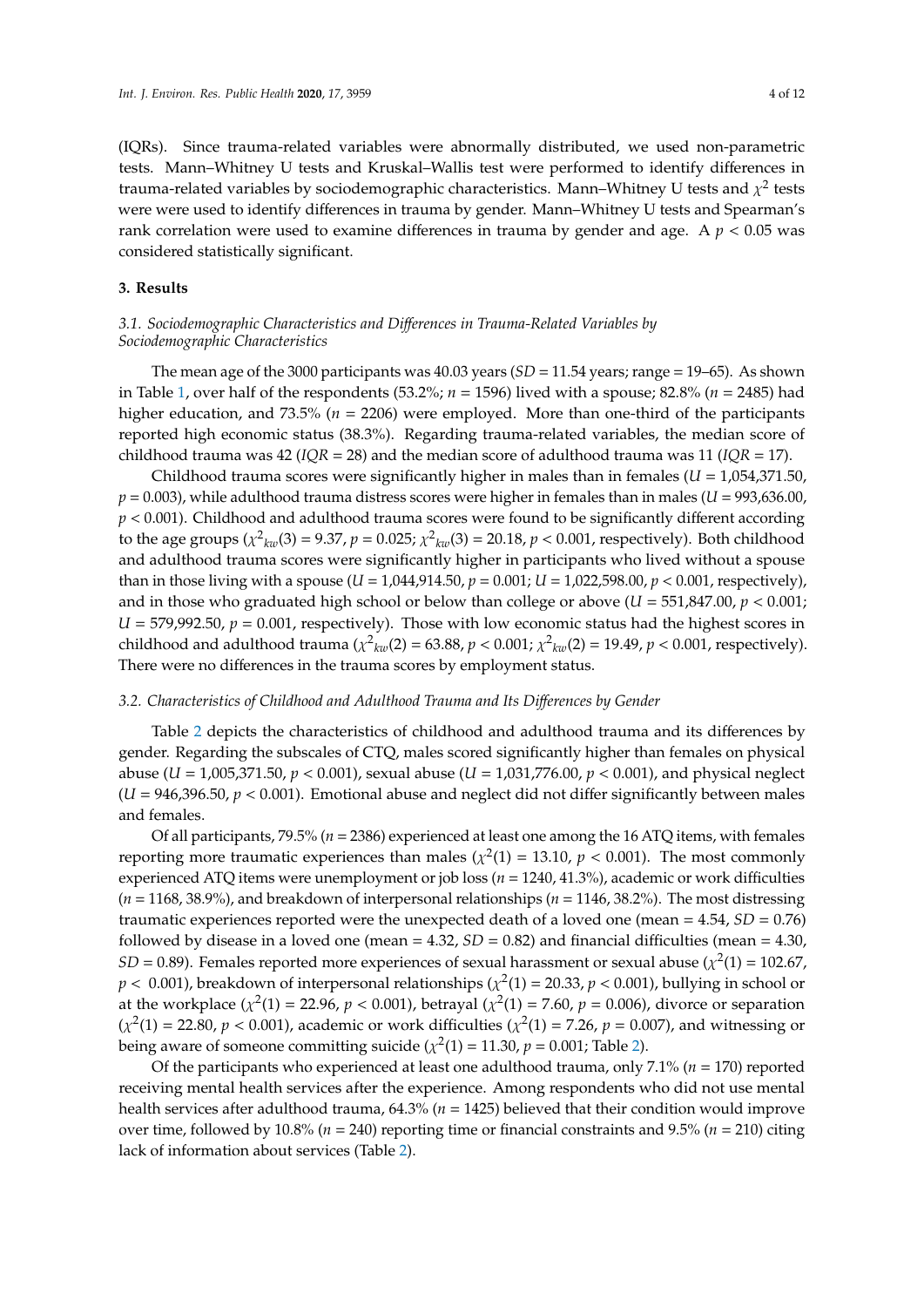| Characteristics    | $n\ (\%)$   |              | Childhood Trauma |                        | <b>Adulthood Trauma</b> |              |                  |                          |                  |
|--------------------|-------------|--------------|------------------|------------------------|-------------------------|--------------|------------------|--------------------------|------------------|
|                    |             | Median (IQR) | <b>Mean Rank</b> | U or $\chi^2_{kw}(df)$ | $\boldsymbol{p}$        | Median (IQR) | <b>Mean Rank</b> | U or $\chi^2{}_{kw}(df)$ | $\boldsymbol{p}$ |
| Gender             |             |              |                  |                        |                         |              |                  |                          |                  |
| Male               | 1500(50.0)  | 43 (33)      | 1547.59          | 1,054,371.50           | 0.003                   | 9(17)        | 1412.92          | 993,636.00               | < 0.001          |
| Female             | 1500 (50.0) | 42 (24)      | 1453.41          |                        |                         | 13(19)       | 1588.08          |                          |                  |
| Age group (years)  |             |              |                  |                        |                         |              |                  |                          |                  |
| $19 - 29$          | 750 (25.0)  | 41 (28)      | 1468.19          | 9.37(3)                | 0.025                   | 9(15)        | 1385.38          | 20.18(3)                 | < 0.001          |
| $30 - 39$          | 750 (25.0)  | 44 (33)      | 1578.05          |                        |                         | 12(18)       | 1499.58          |                          |                  |
| $40 - 49$          | 750 (25.0)  | 42 (27)      | 1503.29          |                        |                         | 12(19)       | 1561.69          |                          |                  |
| $50 - 65$          | 750 (25.0)  | 41 (23)      | 1452.48          |                        |                         | 12(19)       | 1555.34          |                          |                  |
| Living status      |             |              |                  |                        |                         |              |                  |                          |                  |
| With spouse        | 1596 (53.2) | 41 (26)      | 1453.21          | 1,044,914.50           | 0.001                   | 10(17)       | 1439.23          | 1,022,598.00             | < 0.001          |
| Without spouse     | 1404 (46.8) | 44 (29)      | 1554.26          |                        |                         | 12(19)       | 1570.15          |                          |                  |
| Education          |             |              |                  |                        |                         |              |                  |                          |                  |
| ≤High school       | 515(17.2)   | 47 (28)      | 1671.45          | 551,847.00             | < 0.001                 | 13(20)       | 1616.80          | 579,992.50               | 0.001            |
| $\geq$ College     | 2485 (82.8) | 41(27)       | 1465.07          |                        |                         | 11(18)       | 1476.40          |                          |                  |
| Employment status  |             | 00           |                  |                        |                         |              |                  |                          |                  |
| Unemployed         | 794 (26.5)  | 43 (27)      | 1519.49          | 860,706.50             | 0.471                   | 11(18)       | 1512.72          | 866,077.00               | 0.641            |
| Employed           | 2206 (73.5) | 42 (28)      | 1493.67          |                        |                         | 11(17)       | 1496.10          |                          |                  |
| Economic status    |             |              |                  |                        |                         |              |                  |                          |                  |
| Low                | 898 (29.9)  | 47 (31)      | 1661.47          | 63.88(2)               | < 0.001                 | 13(20)       | 1605.04          | 19.49(2)                 | < 0.001          |
| Moderate           | 954 (31.8)  | 42(26)       | 1523.44          |                        |                         | 10(17)       | 1472.45          |                          |                  |
| High               | 1148 (38.3) | 39(25)       | 1355.51          |                        |                         | 10(16)       | 1442.04          |                          |                  |
| Total Median (IQR) |             |              | 42(28)           |                        |                         |              | 11(17)           |                          |                  |
| Range              |             |              | $25 - 111$       |                        |                         |              | $0 - 70$         |                          |                  |

**Table 1.** Differences in trauma-related variables by sociodemographic characteristics ( $N = 3000$ ).

<span id="page-4-0"></span>*IQR* = interquartile range; *df* = degrees of freedom; *p*-values were calculated using Mann–Whitney test or Kruskal–Wallis test.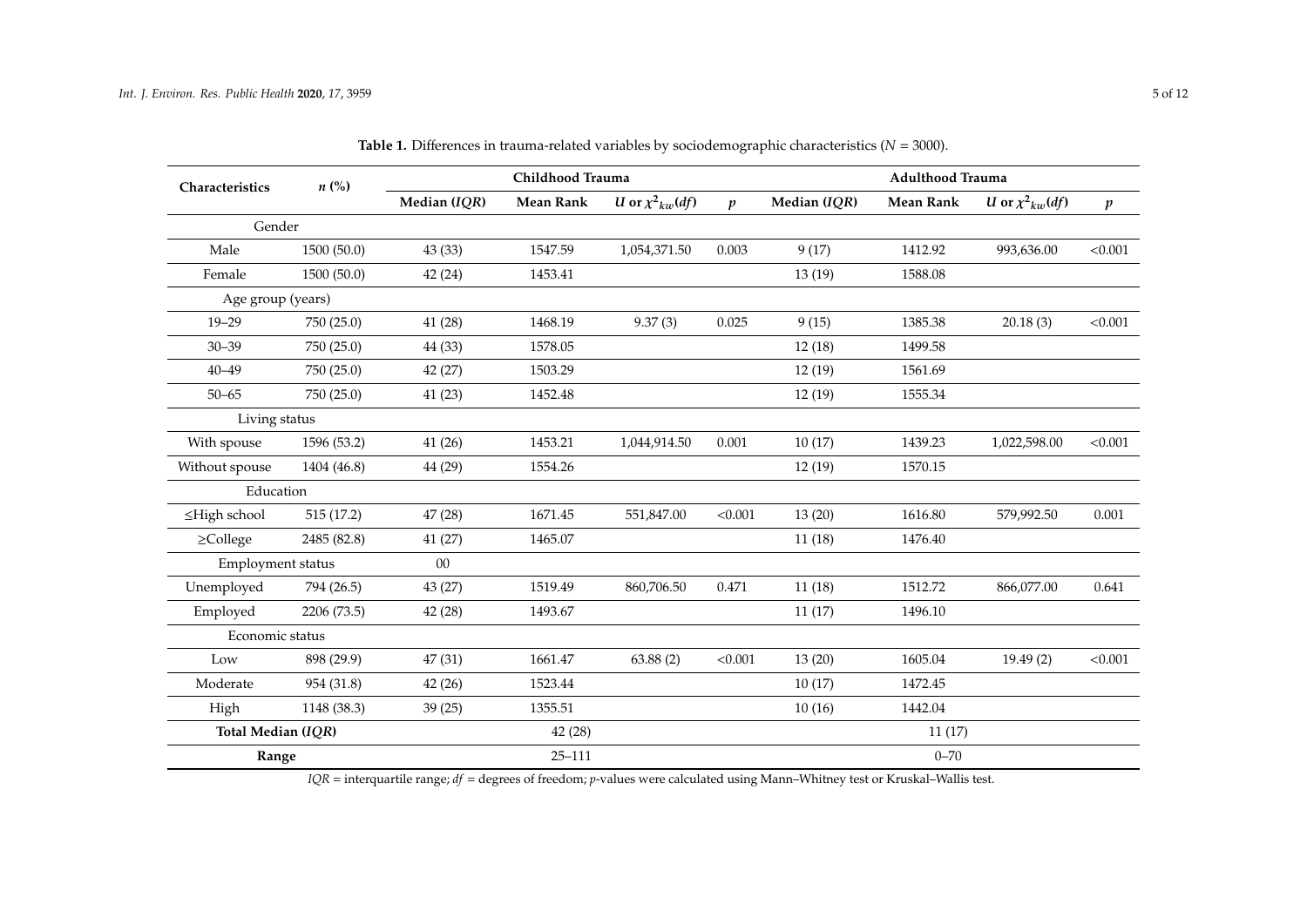| Categories                                          | <b>Total</b>       |        | Male<br>$(n = 1500)$ |           | Female<br>$(n = 1500)$ |           |               |                  |                                            |
|-----------------------------------------------------|--------------------|--------|----------------------|-----------|------------------------|-----------|---------------|------------------|--------------------------------------------|
| Types of childhood trauma                           | Median (IQR)       |        | Median (IQR)         | Mean rank | Median (IQR)           | Mean rank | $\mathbf{u}$  | $\boldsymbol{p}$ |                                            |
| Physical abuse                                      | 7(7)               |        | 7(8)                 | 1580.25   | 6(6)                   | 1420.75   | 1,005,371.50  | < 0.001          |                                            |
| Emotional abuse                                     | 8(7)               |        | 7(8)                 | 1472.06   | 8(7)                   | 1528.94   | 1,082,335.50  | 0.068            |                                            |
| Sexual abuse                                        | 5(5)               |        | 5(6)                 | 1562.65   | 5(3)                   | 1438.35   | 1,031,776.00  | < 0.001          |                                            |
| Physical neglect                                    | 9(7)               |        | 10(6)                | 1619.57   | 9(6)                   | 1381.43   | 946,396.50    | < 0.001          |                                            |
| Emotional neglect                                   | 12(7)              |        | 12(7)                | 1497.50   | 12(7)                  | 1503.50   | 1,120,494.00  | 0.849            |                                            |
| Types of adulthood trauma <sup>+</sup>              | $n\left(\%\right)$ |        | $n\left(\%\right)$   |           | $n\left(\%\right)$     |           | $\chi^2$ (df) | $\boldsymbol{p}$ | <b>Distress</b><br>$(M \pm SD)^{\ddagger}$ |
| Verbal threats or violence                          | 789                | (26.3) | 381                  | (25.4)    | 408                    | (27.2)    | 1.25(1)       | 0.263            | $3.77 \pm 1.08$                            |
| Physical threats or violence                        | 437                | (14.6) | 236                  | (15.7)    | 201                    | (13.4)    | 3.28(1)       | 0.070            | $3.74 \pm 1.13$                            |
| Victimization such as assault or robbery            | 142                | (4.7)  | 80                   | (5.3)     | 62                     | (4.1)     | 2.39(1)       | 0.122            | $3.82 \pm 1.11$                            |
| Sexual harassment or sexual abuse                   | 290                | (9.7)  | 63                   | (4.2)     | 227                    | (15.1)    | 102.67(1)     | < 0.001          | $3.71 \pm 1.24$                            |
| Severe physical illness                             | 422                | (14.1) | 224                  | (14.9)    | 198                    | (13.2)    | 1.86(1)       | 0.172            | $3.97 \pm 1.05$                            |
| Disease in a loved one                              | 736                | (24.5) | 368                  | (24.5)    | 368                    | (24.5)    | 0.00(1)       | 0.998            | $4.32 \pm 0.82$                            |
| Unexpected death of a loved one                     | 931                | (31.1) | 459                  | (30.6)    | 473                    | (31.5)    | 0.30(1)       | 0.581            | $4.54 \pm 0.76$                            |
| Breakdown of an interpersonal relationship          | 1146               | (38.2) | 513                  | (34.2)    | 633                    | (42.2)    | 20.33(1)      | < 0.001          | $3.96 \pm 0.94$                            |
| Bullying in school or at the workplace              | 465                | (15.5) | 185                  | (12.3)    | 280                    | (18.7)    | 22.96(1)      | < 0.001          | $3.93 \pm 0.98$                            |
| Betraval                                            | 807                | (26.9) | 370                  | (24.7)    | 437                    | (29.1)    | 7.60(1)       | 0.006            | $4.15 \pm 0.90$                            |
| Divorce or separation (own or parents')             | 401                | (13.4) | 156                  | (10.4)    | 245                    | (16.3)    | 22.80(1)      | < 0.001          | $3.74\pm1.20$                              |
| Academic or work difficulties                       | 1168               | (38.9) | 548                  | (36.5)    | 620                    | (41.3)    | 7.26(1)       | 0.007            | $3.95 \pm 0.90$                            |
| Unemployment or job loss                            | 1240               | (41.3) | 618                  | (41.2)    | 622                    | (41.5)    | 0.02(1)       | 0.882            | $3.96 \pm 0.91$                            |
| <b>Financial difficulties</b>                       | 895                | (29.8) | 441                  | (29.4)    | 454                    | (30.3)    | 0.26(1)       | 0.604            | $4.30 \pm 0.89$                            |
| Witness or awareness of suicide of<br>other persons | 251                | (8.4)  | 100                  | (6.7)     | 151                    | (10.1)    | 11.30(1)      | 0.001            | $4.26 \pm 0.86$                            |
| Other traumatic events §                            | 3                  | (0.1)  | $\mathbf{1}$         | (0.1)     | $\overline{2}$         | (0.1)     | 0.33(1)       | 0.564            | $5.00 \pm 0.00$                            |

**Table 2.** Characteristics of childhood and adulthood trauma and its differences by gender (*N* = 3000).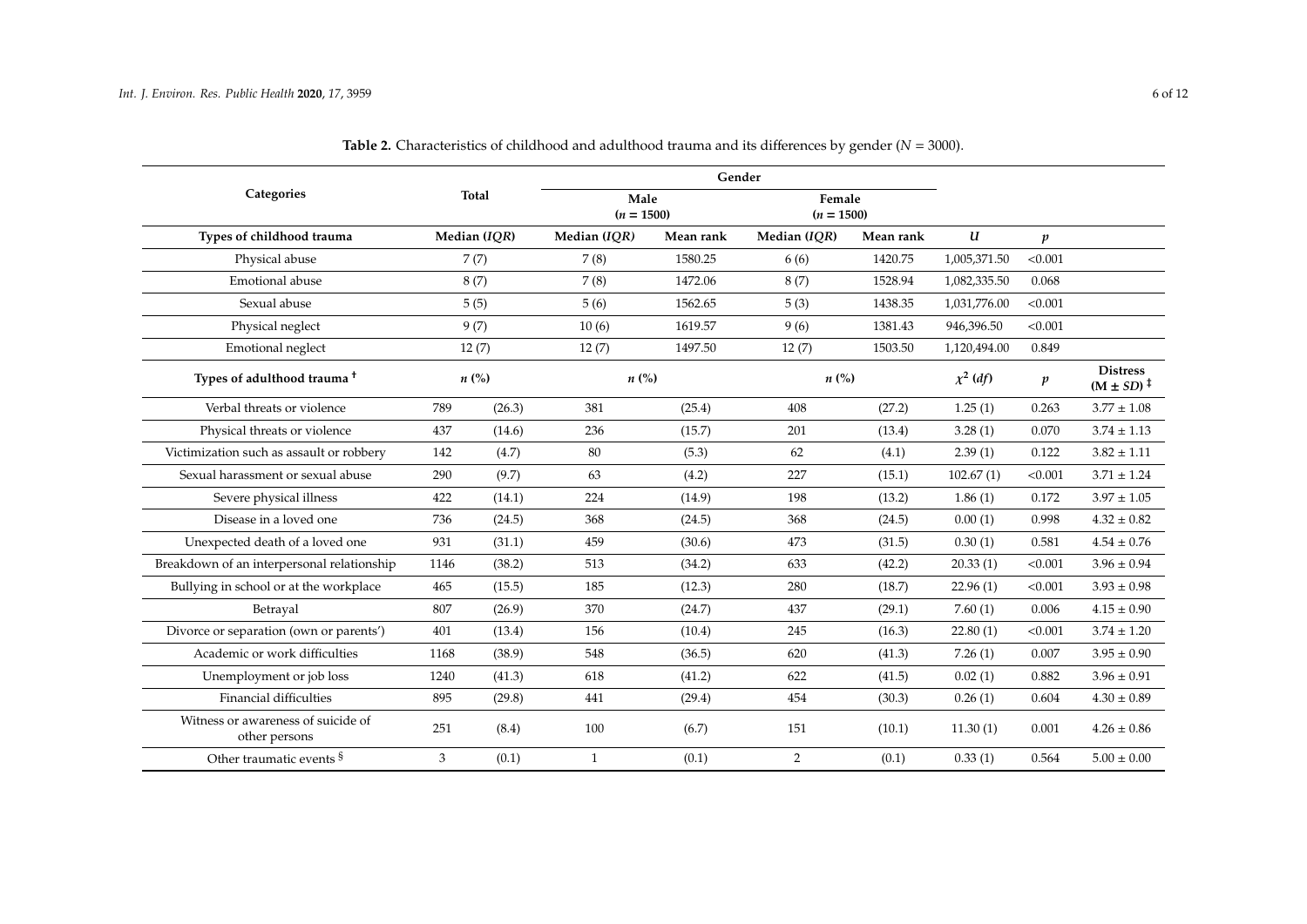|                                                                                                             |      |        |                                       | $1001C - 1001U$      |      |                        |          |         |                    |
|-------------------------------------------------------------------------------------------------------------|------|--------|---------------------------------------|----------------------|------|------------------------|----------|---------|--------------------|
|                                                                                                             |      | Gender |                                       |                      |      |                        |          |         |                    |
| Categories                                                                                                  |      | Total  |                                       | Male<br>$(n = 1500)$ |      | Female<br>$(n = 1500)$ |          |         |                    |
| Number of adulthood trauma experiences                                                                      |      |        |                                       |                      |      |                        |          |         |                    |
| At least 1 type of trauma                                                                                   | 2386 | (79.5) | 1153                                  | (76.9)               | 1233 | (82.2)                 | 13.10(1) | < 0.001 |                    |
| None                                                                                                        | 614  | (20.5) | 347                                   | (23.1)               | 267  | (17.8)                 |          |         |                    |
|                                                                                                             |      |        | Utilization of mental health services |                      |      |                        |          |         | $n\left(\%\right)$ |
| 1. After any of the traumatic experiences mentioned above, did you use mental health services? $(n = 2386)$ |      |        |                                       |                      |      |                        |          |         |                    |
| No                                                                                                          |      |        |                                       |                      |      |                        |          | 2216    | (92.9)             |
| Yes                                                                                                         |      |        |                                       |                      |      |                        |          | 170     | (7.1)              |
| 2. If you did not use mental health services, what was the reason? ( $n = 2216$ )                           |      |        |                                       |                      |      |                        |          |         |                    |
| Concerns about stigmatization or disadvantages in social life                                               |      |        |                                       |                      |      |                        | 148      | (6.7)   |                    |
| Concerns about efficacy                                                                                     |      |        |                                       |                      |      |                        |          | 193     | (8.7)              |
| Time or money constraints                                                                                   |      |        |                                       |                      |      |                        |          | 240     | (10.8)             |
| Belief in healing with time                                                                                 |      |        |                                       |                      |      |                        |          | 1425    | (64.3)             |
| Lack of information about services                                                                          |      |        |                                       |                      |      |                        |          | 210     | (9.5)              |

**Table 2.** *Cont.*

<span id="page-6-0"></span>*IQR* = interquartile range; *M* = mean; *SD* = standard deviation; *df* = degrees of freedom; *p*-values were calculated using Mann–Whitney test or  $\chi^2$  tests; <sup>†</sup> Multiple answers allowed;  $\ddot{A}$   $\dot{M}$   $\pm$  *SD* was based on the respondents who reported experiencing each type of adulthood trauma; <sup>§</sup> Other traumatic events included death of a pet, physical disability, and lawsuit;  $\,{}^{\P}$  Respondents who reported at least one experience of adulthood trauma;  ${}^{\P}$  Respondents who did not use mental health services after traumatic experiences.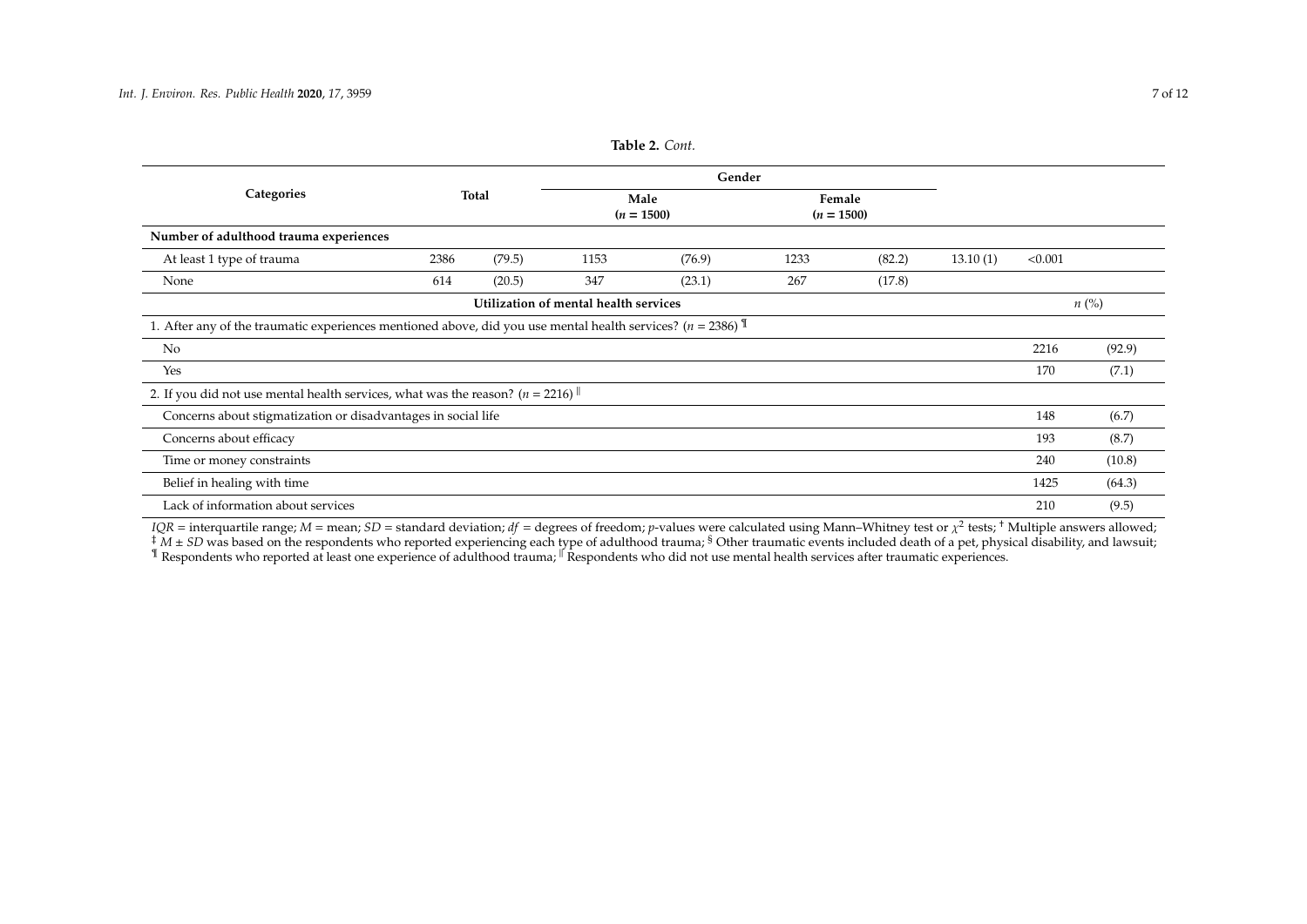## *3.3. Di*ff*erences in Childhood and Adulthood Trauma by Gender and Age*

Table [3](#page-7-0) presents differences in childhood and adulthood trauma scores according to gender and age. Childhood trauma scores were higher in males than in females in the 19–29 and 30–39 age groups (*U* = 62,298.50, *p* = 0.007; *U* = 61,121.50, *p* = 0.002, respectively). In males, childhood trauma scores were generally higher in younger participants (*r* = −0.07; *p* = 0.008). In females, however, childhood trauma scores were generally higher in older participants (*r* = 0.05; *p* = 0.039). Adulthood trauma scores were significantly higher in females than in males in the  $19-29$ ,  $30-39$  and  $50-65$  age groups ( $U = 58,032.00$ , *p* < 0.001; *U* = 59,850.50, *p* < 0.001; *U* = 62,824.00, *p* = 0.011, respectively). Adulthood trauma scores were generally higher in older participants in both males (*r* = 0.11, *p* < 0.001) and females (*r* = 0.05,  $p = 0.036$ .

<span id="page-7-0"></span>

|                                                  | Male                             |        | Female       |                  | p         |         |  |
|--------------------------------------------------|----------------------------------|--------|--------------|------------------|-----------|---------|--|
| Age                                              | Median (IQR)<br><b>Mean Rank</b> |        | Median (IQR) | <b>Mean Rank</b> | U         |         |  |
| Childhood trauma                                 |                                  |        |              |                  |           |         |  |
| $19 - 29$                                        | 43 (35)                          | 396.87 | 41 (22)      | 354.13           | 62,298.50 | 0.007   |  |
| $30 - 39$                                        | 49 (37)                          | 400.01 | 43 (28)      | 350.99           | 61,121.50 | 0.002   |  |
| $40 - 49$                                        | 42 (31)                          | 386.45 | 42(25)       | 364.55           | 66,205.50 | 0.166   |  |
| $50 - 65$                                        | 41 (22)                          | 364.46 | 42(23)       | 386.54           | 66,171.50 | 0.163   |  |
| Correlations between age and<br>childhood trauma |                                  |        |              |                  |           |         |  |
| r(p)                                             | $-0.07(0.008)$                   |        | 0.05(0.039)  |                  |           |         |  |
| Adulthood trauma                                 |                                  |        |              |                  |           |         |  |
| $19 - 29$                                        | 7(15)                            | 342.75 | 12(16)       | 408.25           | 58,032.00 | < 0.001 |  |
| $30 - 39$                                        | 9(19)                            | 347.60 | 14 (19)      | 403.40           | 59,850.50 | < 0.001 |  |
| $40 - 49$                                        | 10(20)                           | 368.03 | 12(20)       | 382.97           | 67,510.00 | 0.343   |  |
| $50 - 65$                                        | 11 (19)                          | 355.53 | 13 (19)      | 395.47           | 62,824.00 | 0.011   |  |
| Correlations between age and<br>adulthood trauma |                                  |        |              |                  |           |         |  |
| r(p)                                             | $0.11 \leq 0.001$                |        | 0.05(0.036)  |                  |           |         |  |

**Table 3.** Differences in childhood and adulthood trauma by gender and age.

*IQR* = interquartile range; *p*-values were calculated using Mann–Whitney test or Spearman's rank correlation.

## **4. Discussion**

This study examined the frequencies of traumatic experiences and their differences by gender and age using a large community sample in South Korea. In this study, the prevalence of exposure to at least one traumatic experience in adulthood was 79.5%. This result was higher than those reported by the World Mental Health Survey [\[1\]](#page-10-0) and Netherlands Mental Health Survey and Incidence Study-2 [\[26\]](#page-11-5). The current result was also higher than the prevalence reported in a previous study in South Koreans [\[18\]](#page-10-17). The most frequently experienced events in the present study were unemployment or job loss, followed by academic or work difficulties. This result is inconsistent with a previous study [\[1\]](#page-10-0), according to which the unexpected death of a loved one was the most frequently experienced traumatic event. Previously, South Koreans perceived unemployment or job loss and academic or work difficulties as traumatic events [\[18\]](#page-10-17). In the era of the Fourth Industrial Revolution, technological advances have caused changes in the number of jobs and duties in existing occupations globally, and these changes are also taking place in South Korea [\[27\]](#page-11-6). Therefore, the current results might be associated with employment difficulties and workplace competition in the context of the transforming employment market in South Korea. In fact, the most common traumas experienced by adults were different from the traumatic experiences that caused the most severe distress. Participants in this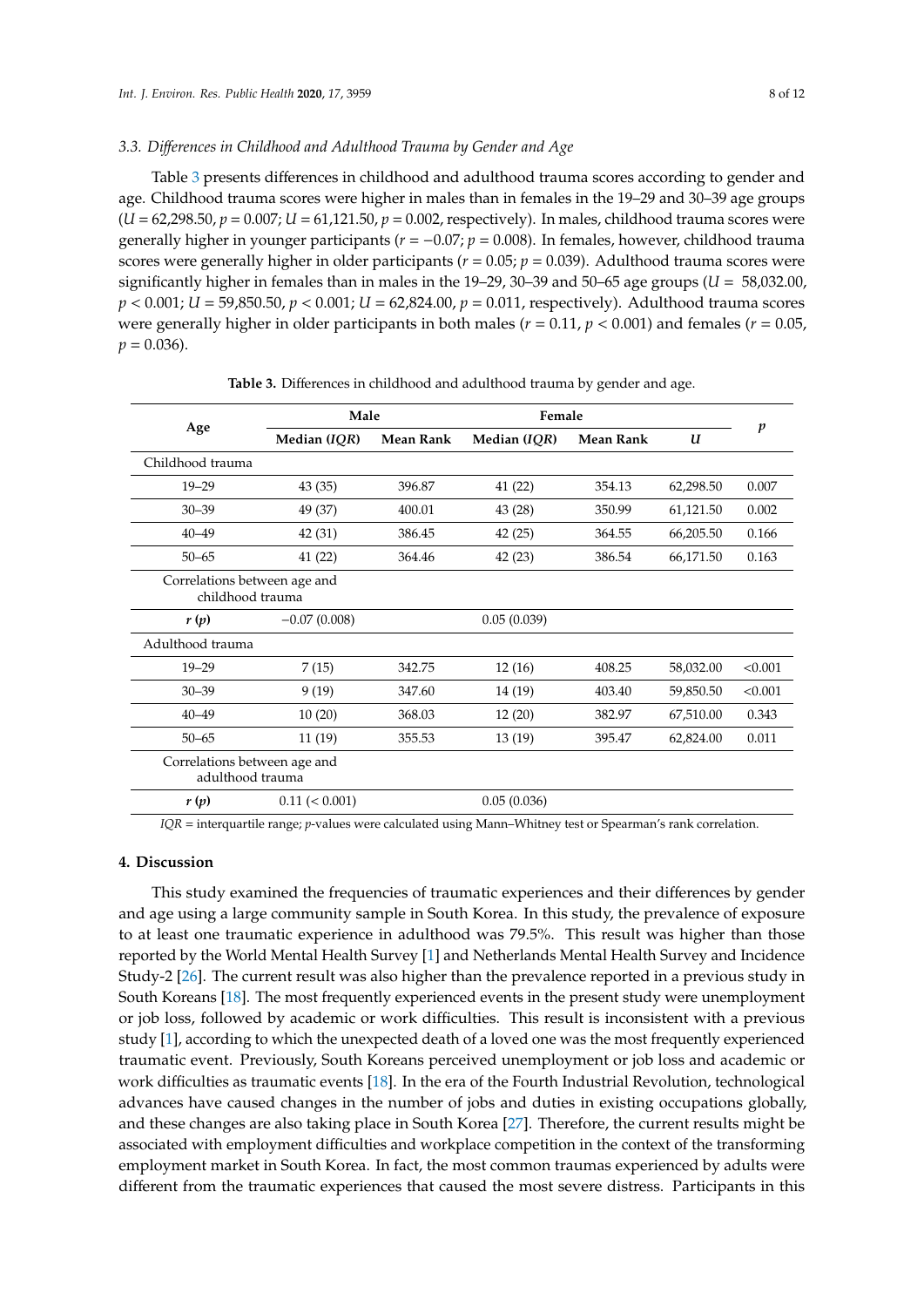study reported death and disease in loved ones as the most distressing traumatic experiences in terms of perceived severity. Hence, healthcare providers should be informed about both kinds of adult traumatic experiences to enhance patient health management.

In this study, males reported more childhood trauma than females, including a higher prevalence of physical abuse, sexual abuse, and physical neglect. This evidence of differences in childhood trauma by gender is inconsistent with previous studies. While sexual, physical, and emotional abuse have been reported to be significantly higher in females [\[28\]](#page-11-7), other studies have reported no significant differences in childhood trauma by gender [\[29](#page-11-8)[,30\]](#page-11-9). The tendency to be abused as a child may vary depending on individual and cultural factors. It is known that boys are typically less obedient to their parents than are girls in preschool-age groups, which increases the likelihood of conflict and abuse in boys' relationships with their parents as compared to that in girls' relationships [\[31\]](#page-11-10). Further, there are cultural differences in forms of child discipline [\[31\]](#page-11-10). Thus, the higher level of childhood trauma in males observed in this study may have been influenced by various individual personalities and environmental and cultural factors during childhood. The current findings also indicate that the prevalence of childhood sexual abuse was higher in males than in females. However, this result is not consistent with the 2017 Korean national report of child abuse that found a greater proportion of sexual abuse cases among girls [\[32\]](#page-11-11). This result can be interpreted in two ways. First, the wording of sexual abuse items on childhood trauma measurement tools may affect sexual abuse scores. Questionnaires for measuring sexual abuse include questions such as "Someone tried to touch me in a sexual way or tried to make me touch them" and "Someone tried to make me do sexual things or watch sexual things." These statements could refer to a variety of situations ranging in severity, but the findings suggest that males might experience milder sexually abusive behaviors than females during childhood. Second, if boys do experience more severe sexual abuse, they may be less likely to seek help than girls, leading to underreporting of such cases to the National Child Protection Agency. Further research is necessary to examine gender differences in childhood trauma experiences and their severity.

The present findings indicate that females experienced more adulthood trauma-related distress than males did, in line with previous studies that reported a higher incidence of traumatic events in females [\[19](#page-10-18)[,26\]](#page-11-5), and the fact that females are more prone to developing PTSD [\[2,](#page-10-1)[26\]](#page-11-5). Females are more likely to be victims of sexual abuse or domestic violence than males are, and they are also more likely to perceive and experience interpersonal relationship problems more intensely owing to their relationship-oriented tendencies [\[18\]](#page-10-17). Thus, the current results suggest that females may have an increased risk of and vulnerability to adulthood trauma.

The current results showed that there were gender and age differences in trauma experiences. In the 19–29 and 30–39 age groups, males had significantly higher childhood trauma than females did, a possible explanation for which has been discussed above. Another noteworthy result was that the relation between age and childhood trauma was different according to gender. In males, higher childhood trauma was related to lower age. This suggests that the influence of recall bias could be lower in younger individuals than in older ones owing to differences in the perceived temporal distance of traumatic childhood memories [\[33\]](#page-11-12). In other words, younger males may have remembered their childhood trauma more clearly, making them more vulnerable to its negative effects. However, in females, higher childhood trauma was related to older age. This result is similar with a previous study that girls were more likely to present rising and sustained distress and boys were more likely to have declining distress [\[34\]](#page-11-13). Female trauma survivors tended to blame themselves more for their traumatic events, believed more that they were damaged, and recognized more that the world is dangerous than male survivors [\[35\]](#page-11-14), and then such negative thoughts and emotions were remembered longer than neutral ones [\[36\]](#page-11-15). Considering this point of view, these results indicate that although females had a lower level of childhood trauma than males, it may last longer in older age. In addition, adulthood trauma was associated with being female or elderly across the study population. This could arguably be interpreted as an indicator of the mounting distress caused by the daily accumulation of traumatic events. Based on these findings, males, especially those aged 19–39 years, should be assessed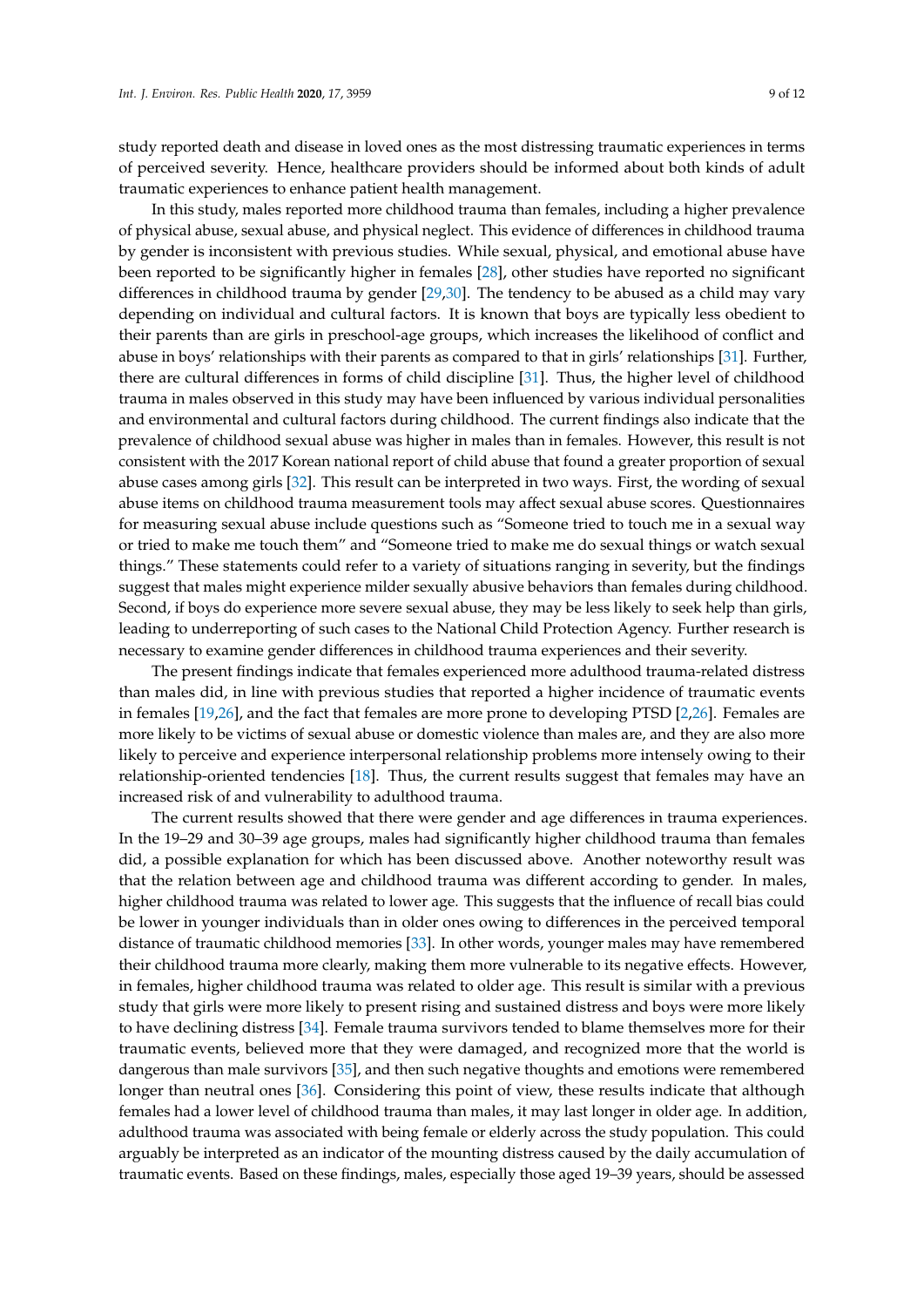for childhood trauma, and adulthood trauma should be considered in assessing older aged males. In females, both childhood trauma and adulthood trauma should be considered in assessing older aged females. Further research is needed to develop targeted preventive interventions to mitigate the negative effects of trauma and to promote physical and mental health among people with childhood or adulthood trauma.

The present study provided knowledge of the characteristics of traumatic experiences among South Korean adults. Specifically, this study investigated the frequencies of traumatic experiences and their differences by gender and age. There has been limited research about the various characteristics of traumatic experiences among the general South Korean population. Trauma-informed care provides services to individuals who were exposed to traumatic events based on knowledge and responsiveness of the role of trauma [\[3](#page-10-2)[,15\]](#page-10-14). The efforts of addressing trauma needs to be provided in trauma-informed context of care, which is grounded on the understanding and knowledge of trauma to improve its effectiveness [\[3\]](#page-10-2). With a greater understanding of trauma, healthcare providers are becoming more trauma-informed [\[16](#page-10-15)[,17\]](#page-10-16). Based on the current results of this study, understanding the frequency of traumatic experiences and differences according to gender and age may help improve awareness, assessment, and intervention through trauma-informed care in the public health system [\[15–](#page-10-14)[17\]](#page-10-16). In addition, this study was based on a large community sample, compared to previous studies in South Korea. Thus, the current results reflected the diversity of people in South Korea.

Although these findings make an important contribution to the literature on traumatic experiences in South Korean adults, they should be interpreted within the context of certain limitations. First, as the questionnaire was administered on an online survey platform, it is likely that there was some sampling bias in that people with greater internet access were more likely to be recruited. Internet access may be insufficient or limited in low-economic or low-education groups, which may be related to trauma prevalence. Future studies should investigate the prevalence of trauma with representative community samples that are not restricted by Internet access in South Korea. Second, while we measured adulthood trauma experiences and distress levels, we did not measure the impact of the recurrence or frequency of each type of trauma, possibly underrepresenting the impact of repeated experiences of trauma. Further research is needed to develop an instrument measuring traumatic experiences to examine the interaction of frequency and distress level.

## **5. Conclusions**

We examined the frequencies of traumatic experiences and their differences by gender and age in South Korean adults. Traumatic events were commonly experienced (79.5%). Unemployment or job loss was the most frequent type of adulthood trauma, while the unexpected death of loved ones was the most distressing. Childhood trauma was higher in males than in females; and in males, higher childhood trauma was related to younger age, conversely higher childhood trauma was related to older age in females. Adulthood trauma was associated particularly with females and being an older person. Trauma experiences should be further assessed in the context of gender and age to provide targeted interventions. The current findings can form the basis for improving the assessment of psychological trauma and providing targeted interventions through trauma-informed strategies in public health practice.

**Author Contributions:** Conceptualization, S.K. and S.P.; methodology, S.K., G.-U.K., and S.P.; formal analysis, S.P. and G.-U.K.; investigation, S.K. and G.-U.K.; data curation, S.P. and G.-U.K.; writing—original draft preparation, S.P. and G.-U.K.; writing—review and editing, S.K. and S.P.; supervision, S.K.; project administration, S.K.; funding acquisition, S.K. All authors have read and agreed to the published version of the manuscript.

**Funding:** This research was funded by the National Research Foundation of Korea, grant number 2018R1A2B6001504.

**Conflicts of Interest:** The authors declare no conflict of interest.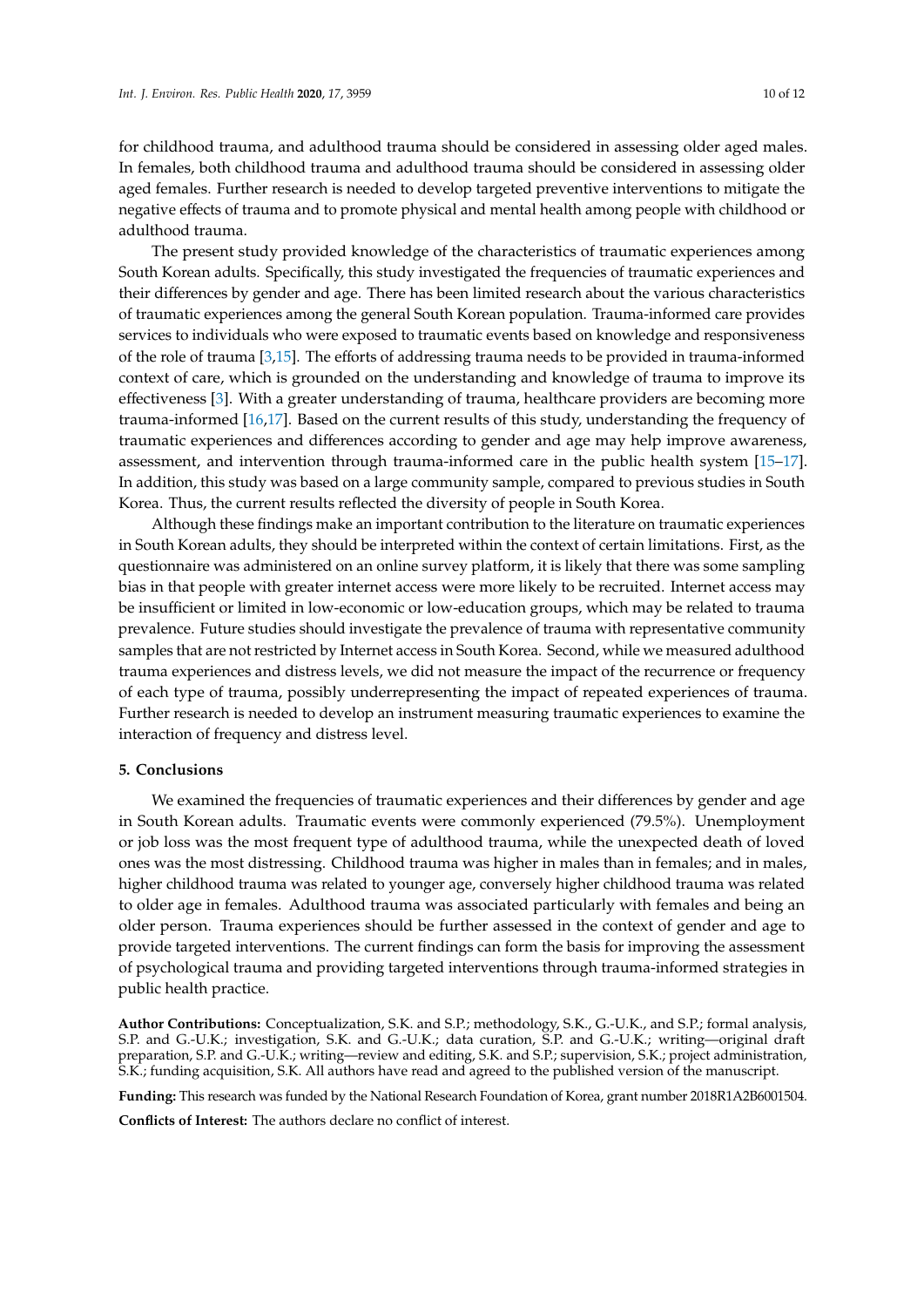# **References**

- <span id="page-10-0"></span>1. Benjet, C.; Bromet, E.; Karam, E.G.; Kessler, R.C.; McLaughlin, K.A.; Ruscio, A.M.; Shahly, V.; Stein, D.J.; Petukhova, M.; Hill, E.; et al. The epidemiology of traumatic event exposure worldwide: Results from the World Mental Health Survey Consortium. *Psychol. Med.* **2016**, *46*, 327–343. [\[CrossRef\]](http://dx.doi.org/10.1017/S0033291715001981) [\[PubMed\]](http://www.ncbi.nlm.nih.gov/pubmed/26511595)
- <span id="page-10-1"></span>2. Koenen, K.C.; Ratanatharathorn, A.; Ng, L.; McLaughlin, K.A.; Bromet, E.J.; Stein, D.J.; Karam, E.G.; Meron Ruscio, A.; Benjet, C.; Scott, K.; et al. Posttraumatic stress disorder in the World Mental Health Surveys. *Psychol. Med.* **2017**, *47*, 2260–2274. [\[CrossRef\]](http://dx.doi.org/10.1017/S0033291717000708) [\[PubMed\]](http://www.ncbi.nlm.nih.gov/pubmed/28385165)
- <span id="page-10-2"></span>3. Substance Abuse and Mental Health Services Administration. SAMHSA's Concept of Trauma and Guidance for a Trauma-Informed Approach (HHS Publication No. 14-4884). Available online: https://[store.samhsa.](https://store.samhsa.gov/system/files/sma14-4884.pdf) gov/system/files/[sma14-4884.pdf](https://store.samhsa.gov/system/files/sma14-4884.pdf) (accessed on 18 May 2020).
- <span id="page-10-3"></span>4. American Psychiatric Association. *Diagnostic and Statistical Manual of Mental Disorders*, 5th ed.; American Psychiatric Publishing: Arlington, VA, USA, 2013.
- <span id="page-10-4"></span>5. Nielsen, M.B.; Magerøy, N.; Gjerstad, J.; Einarsen, S. Workplace bullying and subsequent health problems. *Tidsskr. Nor. Laegeforen.* **2014**, *134*, 1233–1238. [\[CrossRef\]](http://dx.doi.org/10.4045/tidsskr.13.0880) [\[PubMed\]](http://www.ncbi.nlm.nih.gov/pubmed/24989201)
- <span id="page-10-5"></span>6. Afifi, T.O.; MacMillan, H.L.; Boyle, M.; Cheung, K.; Taillieu, T.; Turner, S.; Sareen, J. Child abuse and physical health in adulthood. *Health Rep.* **2016**, *27*, 10–18. [\[PubMed\]](http://www.ncbi.nlm.nih.gov/pubmed/26983007)
- <span id="page-10-7"></span>7. Herrenkohl, T.I.; Hong, S.; Klika, J.B.; Herrenkohl, R.C.; Russo, M.J. Developmental impacts of child abuse and neglect related to adult mental health, substance use, and physical health. *J. Fam. Violence* **2013**, *28*, 191–199. [\[CrossRef\]](http://dx.doi.org/10.1007/s10896-012-9474-9)
- <span id="page-10-8"></span>8. Hovens, J.G.F.M.; Wiersma, J.E.; Giltay, E.J.; van Oppen, P.; Spinhoven, P.; Penninx, B.W.; Zitman, F.G. Childhood life events and childhood trauma in adult patients with depressive, anxiety and comorbid disorders vs. controls. *Acta Psychiatr. Scand.* **2010**, *122*, 66–74. [\[CrossRef\]](http://dx.doi.org/10.1111/j.1600-0447.2009.01491.x)
- <span id="page-10-6"></span>9. Margolin, G.; Gordis, E.B. The effects of family and community violence on children. *Annu. Rev. Psychol.* **2000**, *51*, 445–479. [\[CrossRef\]](http://dx.doi.org/10.1146/annurev.psych.51.1.445)
- <span id="page-10-9"></span>10. Heim, C.; Nater, U.M.; Maloney, E.; Boneva, R.; Jones, J.F.; Reeves, W.C. Childhood trauma and risk for chronic fatigue syndrome: Association with neuroendocrine dysfunction. *Arch. Gen. Psychiatry* **2009**, *66*, 72–80. [\[CrossRef\]](http://dx.doi.org/10.1001/archgenpsychiatry.2008.508)
- <span id="page-10-10"></span>11. Bonomi, A.E.; Thompson, R.S.; Anderson, M.; Reid, R.J.; Carrell, D.; Dimer, J.A.; Rivara, F.P. Intimate partner violence and women's physical, mental, and social functioning. *Am. J. Prev. Med.* **2006**, *30*, 458–466. [\[CrossRef\]](http://dx.doi.org/10.1016/j.amepre.2006.01.015) [\[PubMed\]](http://www.ncbi.nlm.nih.gov/pubmed/16704938)
- <span id="page-10-11"></span>12. Park, G.R.; Park, E.J.; Jun, J.; Kim, N.S. Association between intimate partner violence and mental health among Korean married women. *Public Health* **2017**, *152*, 86–94. [\[CrossRef\]](http://dx.doi.org/10.1016/j.puhe.2017.07.023) [\[PubMed\]](http://www.ncbi.nlm.nih.gov/pubmed/28869852)
- <span id="page-10-12"></span>13. Lee, J.S.; Ahn, Y.S.; Jeong, K.S.; Chae, J.H.; Choi, K.S. Resilience buffers the impact of traumatic events on the development of PTSD symptoms in firefighters. *J. A*ff*ect. Disord.* **2014**, *162*, 128–133. [\[CrossRef\]](http://dx.doi.org/10.1016/j.jad.2014.02.031) [\[PubMed\]](http://www.ncbi.nlm.nih.gov/pubmed/24767017)
- <span id="page-10-13"></span>14. Hatcher, S.; House, A. Life events, difficulties and dilemmas in the onset of chronic fatigue syndrome: A case-control study. *Psychol. Med.* **2003**, *33*, 1185–1192. [\[CrossRef\]](http://dx.doi.org/10.1017/S0033291703008274) [\[PubMed\]](http://www.ncbi.nlm.nih.gov/pubmed/14580073)
- <span id="page-10-14"></span>15. Hopper, E.K.; Bassuk, E.L.; Olivet, J. Shelter from the storm: Trauma-informed care in homelessness services settings. *Open Health Serv. Policy J.* **2010**, *3*, 80–100. [\[CrossRef\]](http://dx.doi.org/10.2174/1874924001003020080)
- <span id="page-10-15"></span>16. Muskett, C. Trauma-informed care in inpatient mental health settings: A review of the literature. *Int. J. Ment. Health Nurs.* **2014**, *23*, 51–59. [\[CrossRef\]](http://dx.doi.org/10.1111/inm.12012) [\[PubMed\]](http://www.ncbi.nlm.nih.gov/pubmed/23363398)
- <span id="page-10-16"></span>17. Stokes, Y.; Jacob, J.D.; Gifford, W.; Squires, J.; Vandyk, A. Exploring nurses' knowledge and experiences related to trauma-informed care. *Glob. Qual. Nurs. Res.* **2017**, *4*, 2333393617734510. [\[CrossRef\]](http://dx.doi.org/10.1177/2333393617734510) [\[PubMed\]](http://www.ncbi.nlm.nih.gov/pubmed/29085862)
- <span id="page-10-17"></span>18. Seo, Y.S.; Cho, H.J.; An, H.Y.; Lee, J.S. Traumatic events experienced by South Koreans: Types and prevalence. *Korean J. Couns. Psychother.* **2012**, *24*, 671–701.
- <span id="page-10-18"></span>19. Lee, K.; Jo, H.; Kim, S. Relationships among traumatic experiences, posttraumatic stress symptoms, and mental health-related characteristics in young adults. *J. Korean Acad. Psychiatr. Ment. Health Nurs.* **2018**, *27*, 85–97. [\[CrossRef\]](http://dx.doi.org/10.12934/jkpmhn.2018.27.2.85)
- <span id="page-10-19"></span>20. Lee, Y.K. The Relationship between Childhood Trauma and Psychological Symptom, Interpersonal Problems-Focusing on the Mediating Effect of Attachment. Master's Thesis, Ewha Woman's University, Seoul, Korea, August 2006.